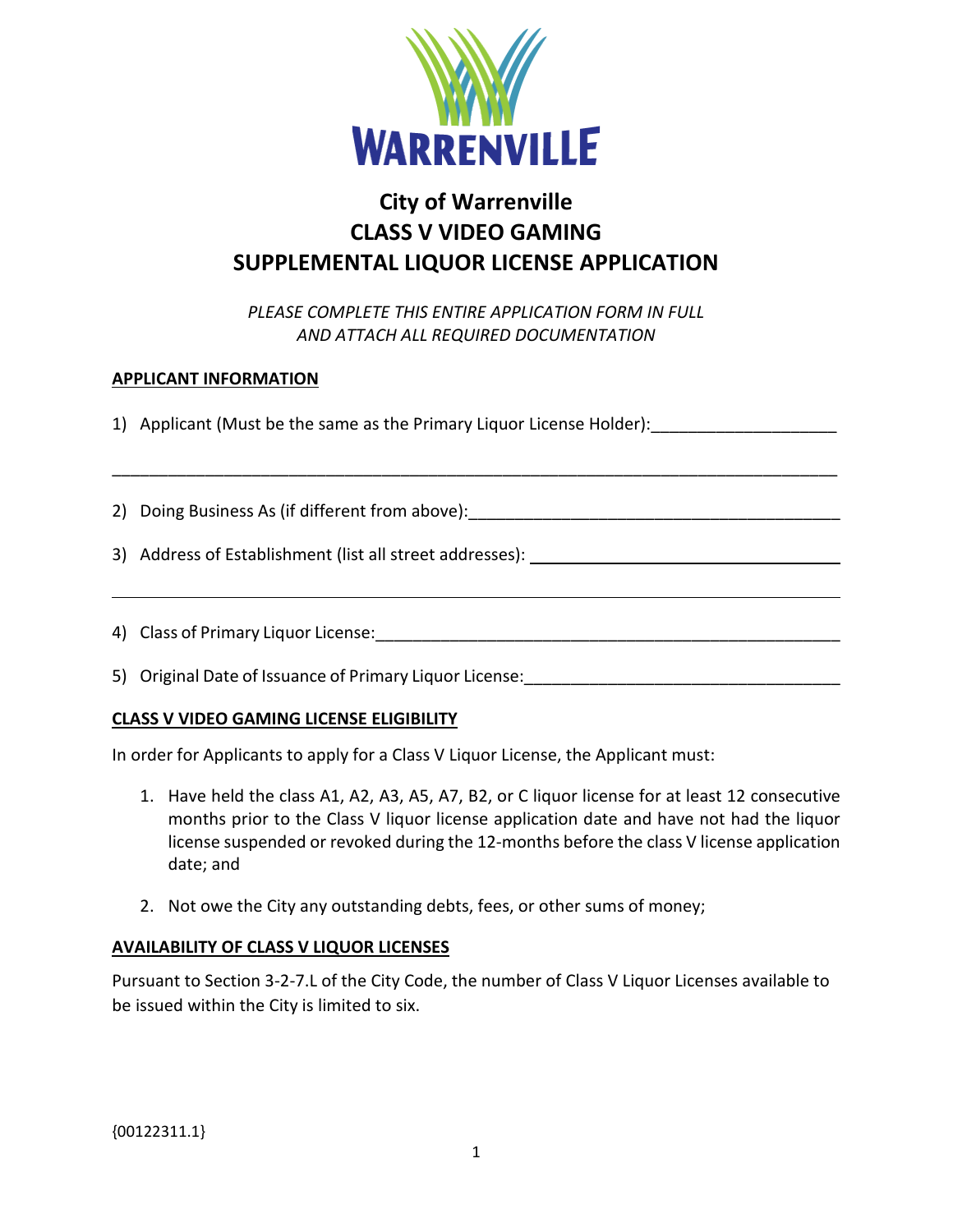

#### **APPLICATION MATERIALS REQUIRED**

Each of the following documents must submitted together in order for the applicant to proceed and for permits to be issued:

- 1. A complete, signed, and notarized Class V Video Gaming Supplemental Liquor License Application.
- 2. The \$1,000 Initial License Fee.
- 3. A site plan of the establishment showing the proposed location of the video gaming terminals.

Additional materials or exhibits may be attached to this application if necessary or helpful in the review of the application.

## **MEAL SERVICE REQUIRED**

Class V Liquor Licensed establishments *(except those holding a Class C Liquor License)* must serve meals. Section 3.2.7.L of the City Code provides that a licensee will be deemed to serve meals if:

- 1. Meals are prepared in and served to patrons from a commercial kitchen located on the premises;
- 2. The licensed establishment has entered into a written agreement with an establishment with a commercial kitchen to provide meals to patrons; or
- 3. Food sales constitute at least 20 percent of the licensed establishment's annual revenue.

Describe how the Applicant will satisfy the requirement to serve meals (attach additional

material or exhibits if necessary or helpful):

## **APPLICANT ACKNOWLEDGMENTS AND AFFIRMATIONS**

By execution of this application in the space provided below, the undersigned, on behalf of the Applicant, does hereby certify, acknowledge, agree and affirm to the City of Warrenville that:

\_\_\_\_\_\_\_\_\_\_\_\_\_\_\_\_\_\_\_\_\_\_\_\_\_\_\_\_\_\_\_\_\_\_\_\_\_\_\_\_\_\_\_\_\_\_\_\_\_\_\_\_\_\_\_\_\_\_\_\_\_\_\_\_\_\_\_\_\_\_\_\_\_\_\_\_\_\_

\_\_\_\_\_\_\_\_\_\_\_\_\_\_\_\_\_\_\_\_\_\_\_\_\_\_\_\_\_\_\_\_\_\_\_\_\_\_\_\_\_\_\_\_\_\_\_\_\_\_\_\_\_\_\_\_\_\_\_\_\_\_\_\_\_\_\_\_\_\_\_\_\_\_\_\_\_\_

\_\_\_\_\_\_\_\_\_\_\_\_\_\_\_\_\_\_\_\_\_\_\_\_\_\_\_\_\_\_\_\_\_\_\_\_\_\_\_\_\_\_\_\_\_\_\_\_\_\_\_\_\_\_\_\_\_\_\_\_\_\_\_\_\_\_\_\_\_\_\_\_\_\_\_\_\_\_

- 1. The execution and submission of this Application by the undersigned has been duly authorized by the Applicant.
- 2. All statements contained in this Application and all attachments and supporting documents are true, correct and completed.
- 3. I (We) do not owe any outstanding debts, fees, or other sums of money to the City.

{00122311.1}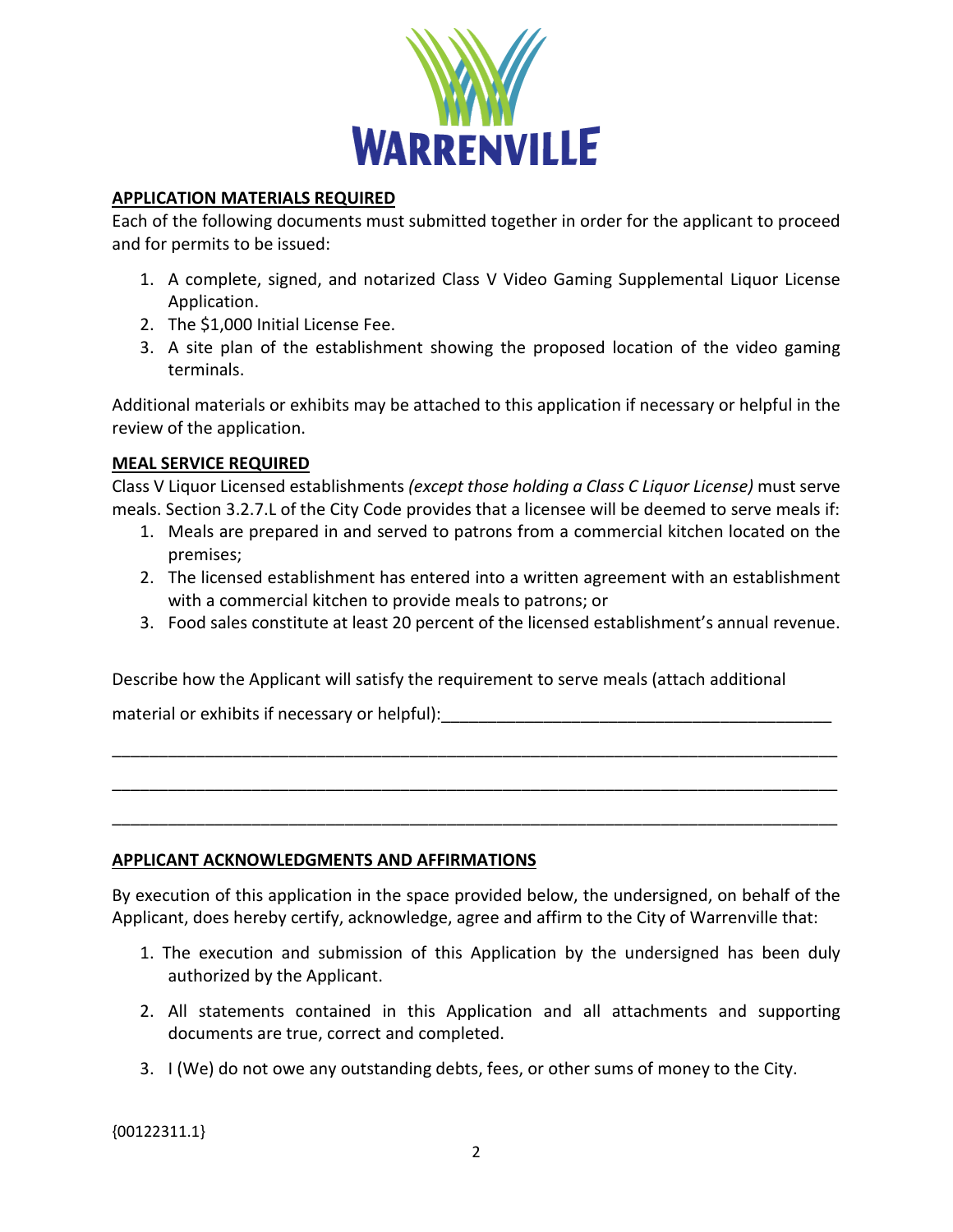

- 4. I (We) understand and will at all times comply with the following Class V License regulations:
	- All video gaming terminals installed in a Class V licensed premises must be licensed pursuant to a valid video gaming terminal license issued by the City in accordance with Chapter 3 of Title 3 of this Code.
	- Except for those with a Class C liquor license, all Class V licensees must serve meals in accordance with Section 3-2-7 of the City Code.
	- All video gaming operations must be conducted pursuant to and in strict accordance with all City codes and ordinances, including, without limitation, Chapters 2 and 3 of Title 3 of the City Code, and all applicable State and federal laws, including, without limitation, the Illinois Video Gaming Act, and all rules, regulations and restrictions imposed by the Illinois Gaming Board.
	- Video gaming terminals may only be operated and used during such times as the holder of the liquor license hereunder is authorized to serve alcohol.
	- Licensees must immediately notify the Finance Director in the event the Illinois Gaming Board revokes or suspends the video gaming terminal operator's Illinois video gaming license.
	- Use of Video Gaming Terminals by Underage Persons Prohibited:
		- o All video gaming terminals must be located in an area restricted to persons over 21 years of age. No licensed establishment, or its employee or agent may permit any person under the age of 21 years to be within the restricted area. Licensed establishments that admit individuals under the age of 21 must have the video gaming restricted area separated from the rest of the premises by a constructed divider that shields gaming machines from view of seated patrons outside the restricted area. The entrance to the restricted area must be within the view of at least one employee of the establishment who is over 21 years of age. Each underage person located within the restricted area constitutes a separate and distinct violation of this subsection.
		- o No licensed establishment, or its employee or agent may permit any person under the age of 21 years to use, play, or operate a video gaming terminal. Each underage person using, playing, or operating a video gaming terminal constitutes a separate and distinct violation of this subsection.
		- o It is unlawful for any person under 21 years of age to play or operate a video gaming terminal.

{00122311.1}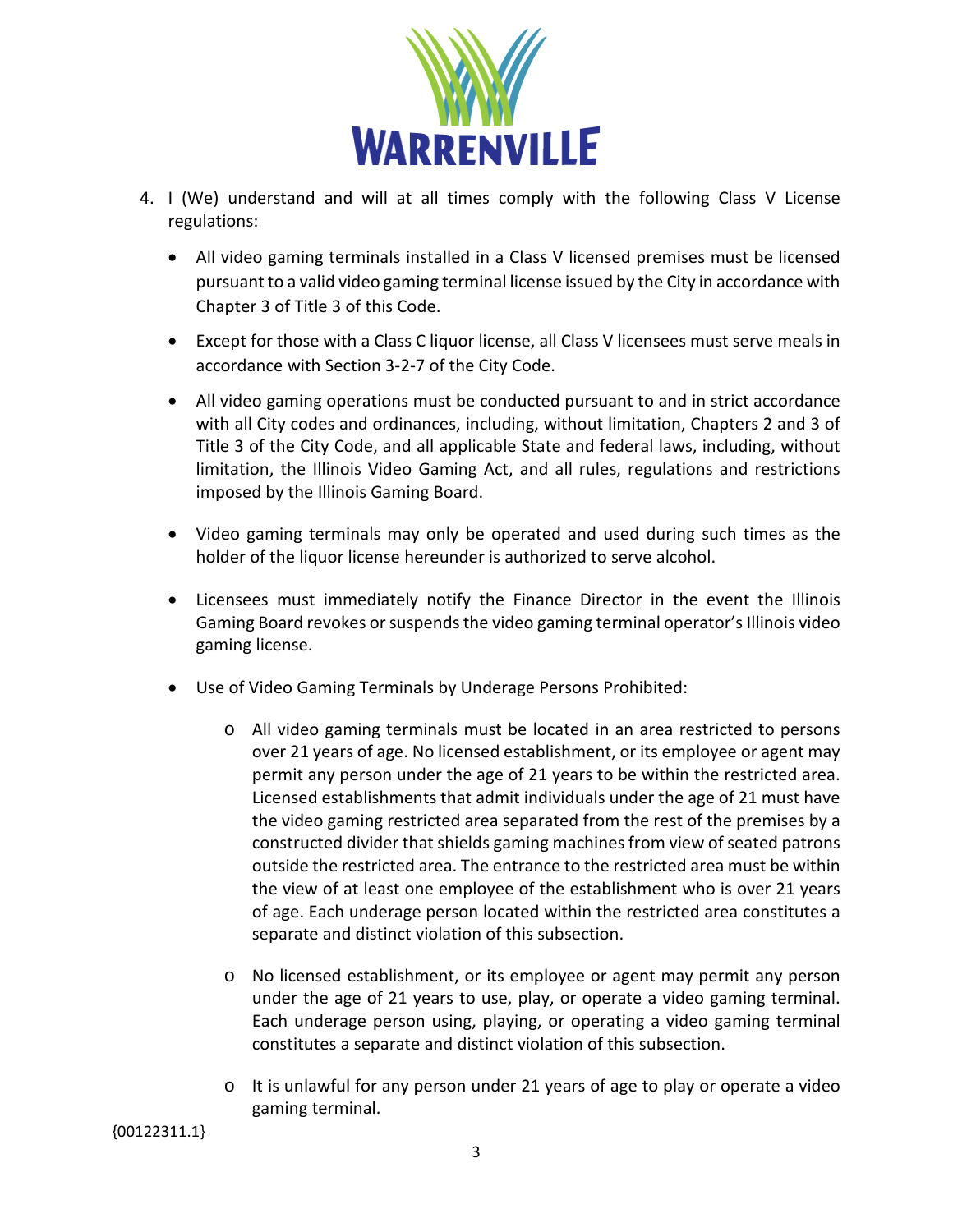

# **Signature of Class V License Applicant**

| Dated this      | day of | 202 |
|-----------------|--------|-----|
| Print Name:     |        |     |
| Position/Title: |        |     |
| Signature:      |        |     |

 ${00122311.1}$